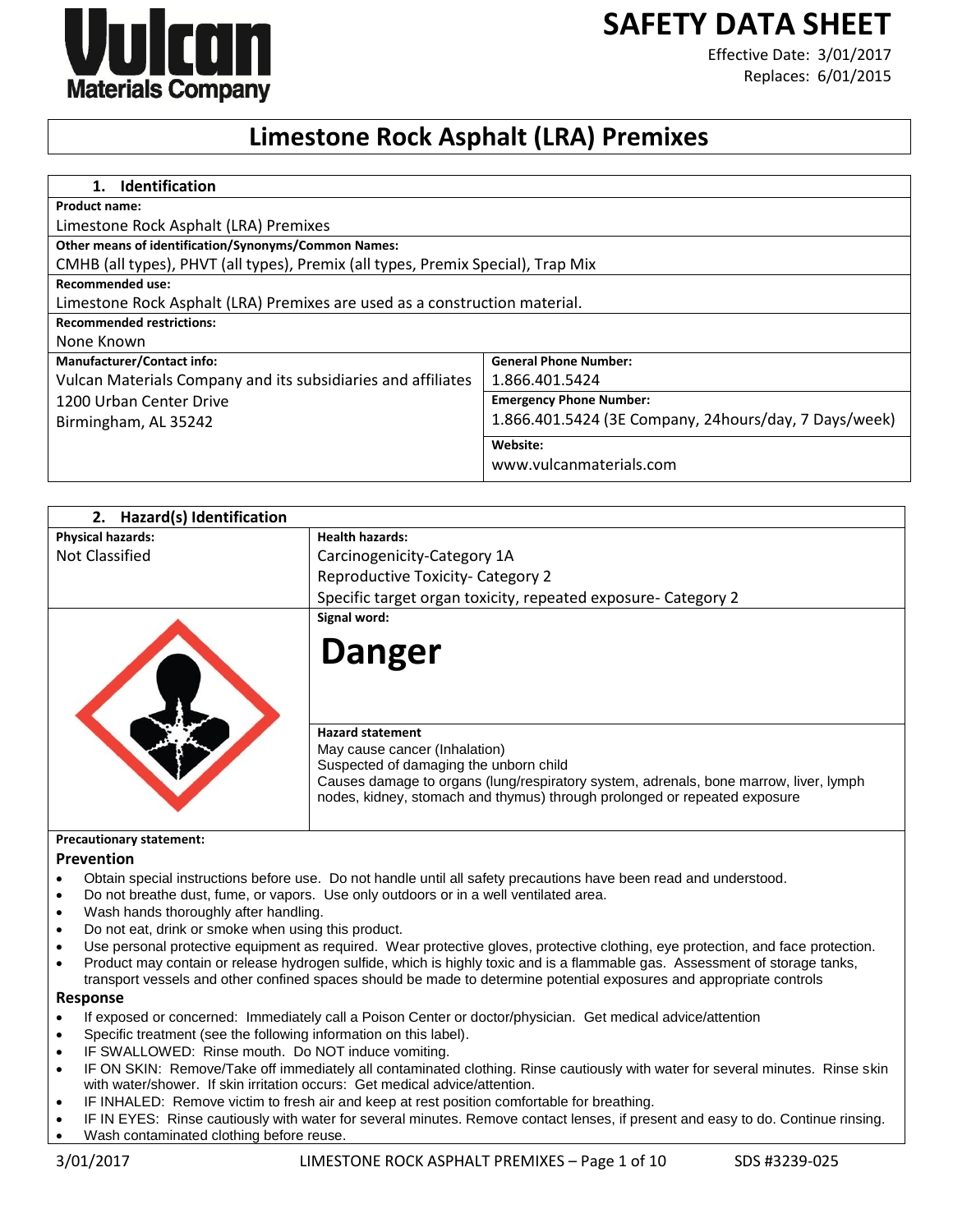### **Storage**

Store in a well ventilated place.

#### **Disposal**

Dispose of contents/container in accordance with all local, regional, national, and international regulations.

**Supplemental information:**

Limestone Rock Asphalt (LRA) Premix products contain aggregate, a naturally occurring mineral complex with varying quantities of quartz (crystalline silica). Respirable Crystalline Silica (RCS) may cause cancer. Hardened Limestone Rock Asphalt (LRA) Premixes products may be subjected to various natural or mechanical forces that produce small particles (dust) which may contain respirable crystalline silica (particles less than 10 micrometers in aerodynamic diameter). Repeated inhalation of respirable crystalline silica (quartz) may cause lung cancer according to IARC, NTP; ACGIH states that it is a suspected cause of cancer.

## **3. Composition/information on ingredients**

| <b>CAS number</b> | %        |  |
|-------------------|----------|--|
| 1317-65-3         | 53-98    |  |
| 14808-60-7        | >1       |  |
| 8052-42-4         | $5 - 7$  |  |
| Mixture           | $0 - 40$ |  |
| Mixture           | ≤4       |  |
| 7732-18-5         | ≤3       |  |
| Mixture           | $<$ 1    |  |
|                   |          |  |

## **4. First-aid measures**

**Inhalation:**

Remove person to fresh air. Dust in throat and nasal passages should clear spontaneously. Contact a physician if irritation persists or if breathing is difficult. If lung irritation persists or later develops, contact a physician. If not breathing, initiate rescue breathing, give oxygen by trained personnel and get immediate medical attention. Do not attempt to rescue victim from confined spaces without adequate protective equipment.

**Eyes:**

Immediately flush eye(s) with plenty of clean water for at least 15 minutes, while holding the eyelid(s) open. Occasionally lift the eyelid(s) to ensure thorough rinsing. Beyond flushing, do not attempt to remove material from eye(s). Contact a physician if irritation persists or later develops.

**Skin:**

Clean exposed skin with soap or mild detergent and large amounts of water until all material is removed from the skin. Do not use solvents or thinners to remove material from skin. Get medical attention if irritation develops or persists. **Ingestion:**

If swallowed, do not induce vomiting. Drink a large volume of water and get immediate medical attention. Never give anything by mouth to an unconscious person. If vomiting occurs, keep head lower than hips to prevent aspiration.

## **Most important symptoms/effects, acute and delayed:**

Emissions from the material may have an unpleasant odor and may cause moderate to severe irritation of the mucous membranes and upper respiratory tract, headaches, nausea and dizziness. Toxic hydrogen sulfide gas may be released. Do not depend upon sense of smell for warning of overexposure, since the gas causes rapid olfactory fatigue which deadens the sense of smell at levels as low as 50 ppm. Unconsciousness and asphyxiation may occur in poorly ventilated or confined spaces. See Section 11 for additional information.

Dust may irritate the eyes, skin, and respiratory tract. Breathing respirable crystalline silica-containing dust for prolonged periods in the workplace can cause lung damage and a lung disease called silicosis. Symptoms of silicosis may include (but are not limited to) shortness of breath, difficulty breathing with or without exertion; coughing; diminished work capacity; diminished chest expansion; reduction of lung volume; right heart enlargement and/or failure.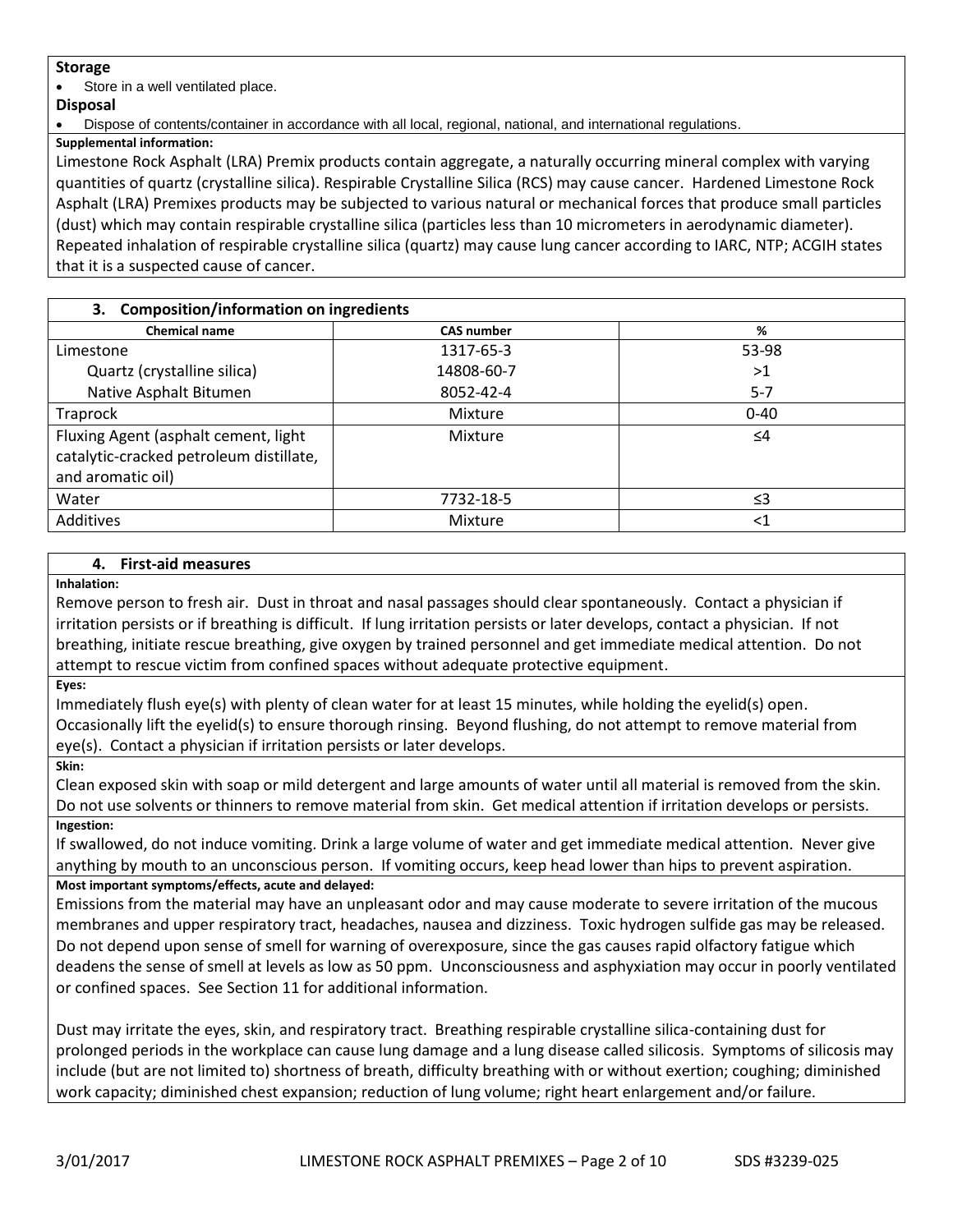#### **Indication of immediate medical attention and special treatment needed:**

In general, emesis induction is unnecessary in high viscosity, low volatility products. Inhalation exposure of hydrogen sulfide may result in pulmonary congestion. Patients may be predisposed to pneumonia during convalescence, and should be kept under observation. Contact a Poison Center for additional treatment information.

Not all individuals with silicosis will exhibit symptoms of the disease. However, silicosis can be progressive and symptoms can appear even years after exposures have ceased. Persons with silicosis have an increased risk of pulmonary tuberculosis infection.

## **For emergencies contact 3E Company at 1.866.401.5424 (24 hours/day, 7 days/week).**

### **5. Fire-fighting measures**

#### **Suitable extinguishing media:**

Agents approved for Class B hazards (e.g., dry chemical, carbon dioxide, halogenated agents, foam, and steam) and water fog.

**Unsuitable extinguishing media:**

Avoid use of straight-stream water. Adding water to hot asphalt presents an explosion hazard.

**Specific hazards arising from the chemical:**

Do not heat above flash point. Fumes/vapors can explode when concentrated in an enclosed environment and supplied with an ignition source. Never weld or use a cutting torch or open flame on a full, partially full or empty bin, hopper, or other container that holds or has held asphaltic material unless precautions are taken to prevent explosion. WARNING: Hydrogen sulfide ( $H_2S$ ) and other hazardous gases/vapors may evolve and collect in the headspace of storage tanks or other enclosed vessels, and can create an explosive, toxic, or oxygen deficient atmosphere.  $H_2S$  gas is extremely flammable and can explode if an ignition source is provided. See Section 11 for health effects of  $H_2S$  gas.

### **Special protective equipment and precautions for firefighters:**

Avoid breathing irritating and potentially toxic fumes, including hydrogen sulfide gas. Firefighters should wear NIOSH/MSHA approved positive pressure breathing apparatus (SCBA) with full face mask and full protective equipment.

**Fire-fighting equipment/instructions:**

Adding water to hot asphalt presents an explosion hazard.

**Specific methods:**

Use water spray to keep fire-exposed containers cool.

## **6. Accidental release measures**

**Personal precautions, protective equipment and emergency procedures:**

Ventilate area and avoid emission inhalation or skin contact by using appropriate precautions outlined in this SDS (see Section 8). Keep all sources of ignition at least 50 feet away. Prevent materials from entering streams, drainages, or sewers. Spills entering surface waters or sewers entering/leading to surface waters must be reported to the National Response Center 1-800-424-8802. Based on volume and use, components of this product may be subject to reporting requirements of Title III of SARA, 1986, and 40 CFR 372.

## **For emergencies, contact 3E Company at 1-866-401-5424 (24 hours/day, 7 days/week)**.

**Environmental precautions:**

Stop leak and contain spilled material with sand, aggregate fines, or other inert adsorbent. Collect adsorbed product and clean up materials in appropriate container for proper disposal. Notify proper authorities.

#### **Methods and materials for containment and cleaning up:**

Contact the asphalt plant to determine feasibility of recycling material. Dispose of waste materials in accordance with applicable federal, state and local laws and regulations.

## **7. Handling and storage**

## **Precautions for safe handling:**

Follow personal protection and protective controls set forth in Section 8 of this SDS when handling this product. If personnel must enter a tank or other confined space that contained this material, follow the OSHA Confined Space Entry Program as specified in 29 CFR 1910.146. Do not store near food, beverages or smoking materials. Avoid personal contact with heated material. Respirable crystalline silica-containing dust may be generated when hardened asphalt mix is subjected to mechanical forces, such as demolition work, surface treatment (sanding, grooving, chiseling, etc.), and/or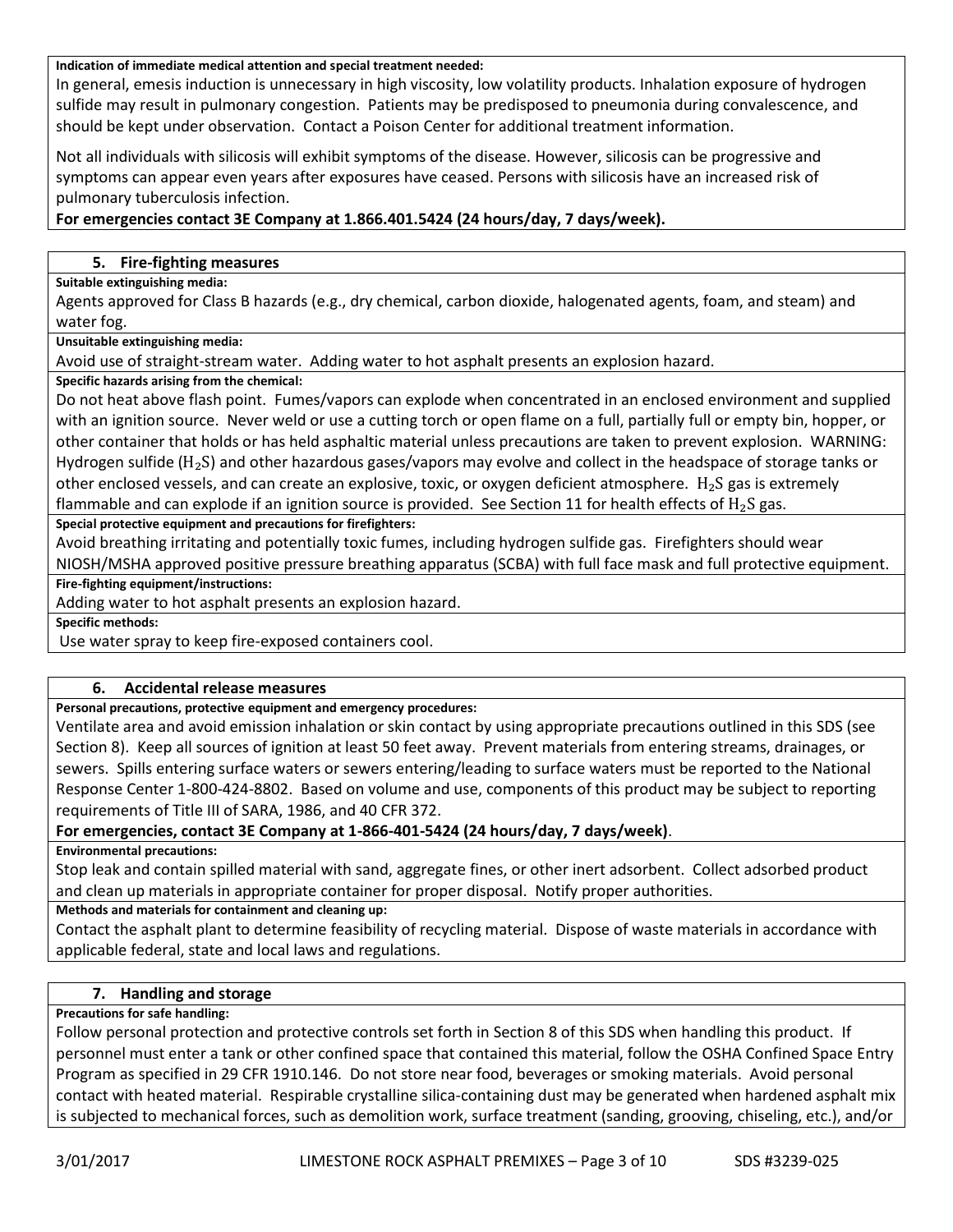recycling of pavement.

Do not attempt to clean empty containers since residue is difficult to remove. Do not pressurize, cut, weld, braze, solder, drill, grind or expose such containers to heat, flame, sparks, static electricity, or other sources of ignition as they may explode and cause injury or death.

Tripping accidents have occurred because of asphalt buildup on bottoms of shoes and boots; buildup should be removed regularly to prevent such accidents. Do not use solvents or thinners to clean footwear.

**Conditions for safe storage, including any incompatibilities:**

Store away from all ignition sources and open flames in accordance with applicable laws and regulations.

Vapors containing hydrogen sulfide may accumulate during storage or transport of asphaltic materials. When petroleum asphalt products are heated, potentially irritating emissions (fumes, mists, and vapors) may be released.

### **8. Exposure controls/personal protection**

#### **Legend:**

NE = Not Established; PEL = Permissible Exposure Limit; TLV = Threshold Limit Value; REL = Recommended Exposure Limit; STEL= Short Term Exposure Limit; OSHA = Occupational Safety and Health Administration; MSHA = Mine Safety and Health Administration; NIOSH = National Institute for Occupational Safety and Health; ACGIH = American Conference of Governmental Industrial Hygienists

|                                                                              | OSHA/MSHA                                                                                                                                        | <b>ACGIH</b>                                                                           | <b>NIOSH</b>                                                                   |
|------------------------------------------------------------------------------|--------------------------------------------------------------------------------------------------------------------------------------------------|----------------------------------------------------------------------------------------|--------------------------------------------------------------------------------|
| Component                                                                    | PEL                                                                                                                                              | <b>TLV</b>                                                                             | <b>REL</b>                                                                     |
| <b>Asphalt Fumes</b>                                                         | <b>NE</b>                                                                                                                                        | $0.5 \text{ mg/m}^3$ (as benzene-soluble<br>aerosol)                                   | Ceiling 5 ppm                                                                  |
| Limestone (Calcium Carbonate)                                                | 15 mg/m <sup>3</sup> (total dust)<br>5 mg/m <sup>3</sup> (respirable fraction)                                                                   | 10 mg/m <sup>3</sup> (total dust as Calcium<br>Carbonate)                              | 15 mg/m <sup>3</sup> (total dust)<br>5 mg/m <sup>3</sup> (respirable fraction) |
| Particulates not otherwise classified                                        | 15 mg/m <sup>3</sup> (total dust)<br>5 mg/m <sup>3</sup> (respirable fraction)                                                                   | 10 mg/m <sup>3</sup> (inhalable fraction)<br>3 mg/m <sup>3</sup> (respirable fraction) | <b>NE</b>                                                                      |
| Respirable dust containing silica                                            | 10 mg/m <sup>3</sup> ÷ (% silica + 2)                                                                                                            | Use Respirable Silica TLV                                                              | Use Respirable Silica TLV                                                      |
| Total dust containing silica                                                 | MSHA: 30 mg/m <sup>3</sup> ÷ (% silica + 3)                                                                                                      | $\sf NE$                                                                               | $\sf NE$                                                                       |
| Respirable Crystalline Silica (quartz)                                       | OSHA: 0.05 mg/m <sup>3</sup> (PEL)<br>OSHA: 0.025 mg/m <sup>3</sup> (Action Level)<br>MSHA: Use Respirable Dust<br>containing Silica PEL (above) | $0.025$ mg/m <sup>3</sup>                                                              | 0.05 mg/m <sup>3</sup>                                                         |
| Respirable Tridymite and Cristobalite<br>(other forms of crystalline silica) | OSHA: Use respirable crystalline<br>silica PEL<br>MSHA: 1/2 of respirable dust<br>containing silica PEL                                          | 0.025 mg/m <sup>3</sup>                                                                | 0.05 mg/m <sup>3</sup>                                                         |
| Ammonia (NH <sub>3</sub> )                                                   | 50 ppm                                                                                                                                           | 25 ppm<br>STEL 35 ppm                                                                  | 25 ppm<br>Ceiling 35 ppm                                                       |
| Carbon Monoxide (CO)                                                         | 50 ppm                                                                                                                                           | 25 ppm                                                                                 | 35 ppm<br>Ceiling 200 ppm                                                      |
| Hydrogen Sulfide (H <sub>2</sub> S)                                          | Ceiling 20 ppm                                                                                                                                   | 10 ppm<br>STEL 15 ppm                                                                  | Ceiling 10 ppm                                                                 |
| Nitrogen Dioxide (NO <sub>2</sub> )                                          | Ceiling 5 ppm                                                                                                                                    | 3 ppm<br>STEL 5 ppm                                                                    | STEL 1 ppm                                                                     |
| Ozone (O <sub>3</sub> )                                                      | $0.1$ ppm                                                                                                                                        | $0.05$ ppm                                                                             | Ceiling 0.1 ppm                                                                |
| Sulfur Dioxide (SO <sub>2</sub> )                                            | 5 ppm                                                                                                                                            | STEL 0.25 ppm                                                                          | 2 ppm<br>STEL 5 ppm                                                            |
| 3/01/2017                                                                    | LIMESTONE ROCK ASPHALT PREMIXES - Page 4 of 10                                                                                                   |                                                                                        | SDS #3239-025                                                                  |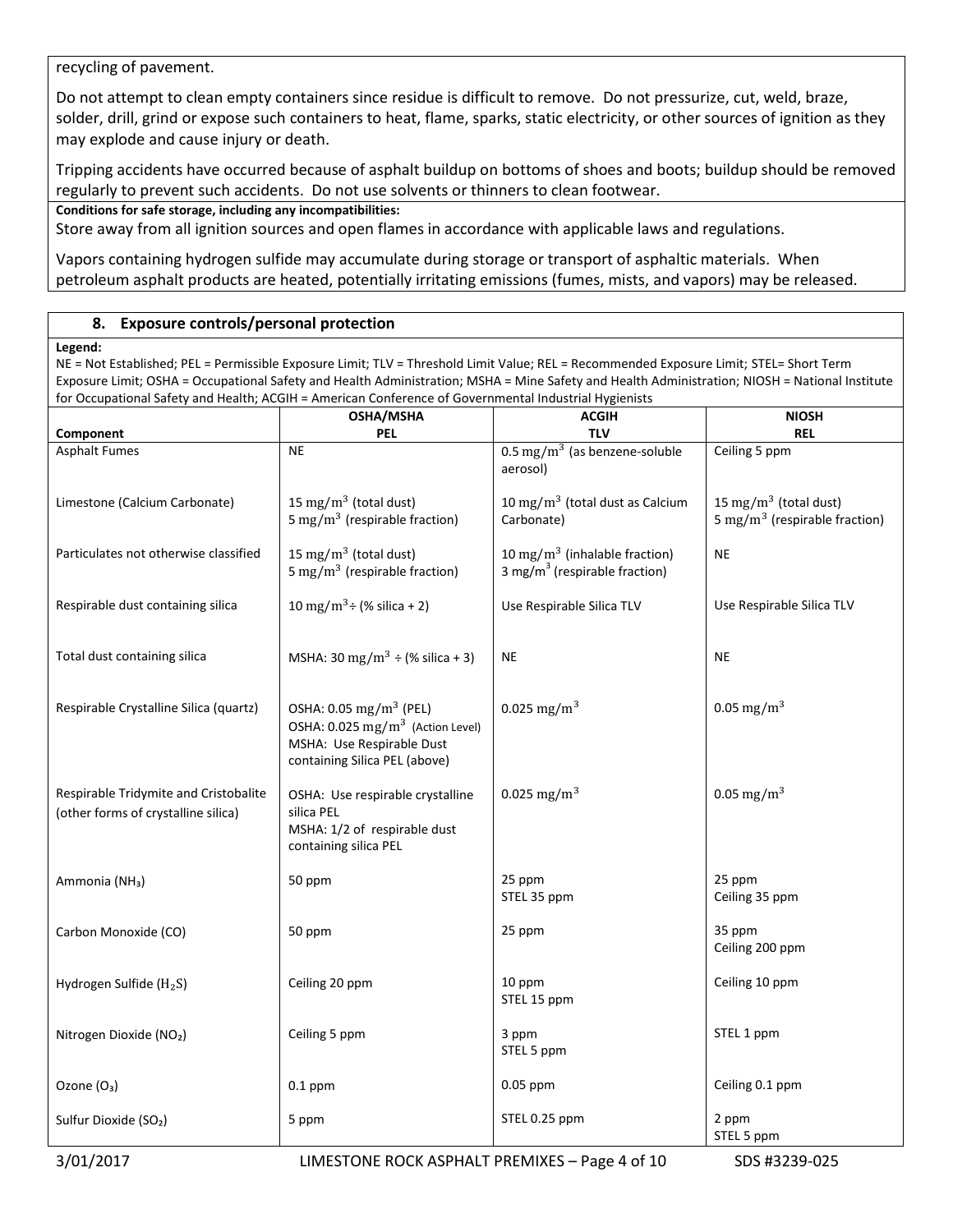#### **Exposure Guidelines:**

Workers should station themselves on the upwind side of asphalt emissions when possible. It is recommended that asphalt emissions be monitored regularly to determine exposure levels. Total dust containing silica, respirable silicacontaining dust and respirable crystalline silica (quartz) levels should be monitored regularly to determine worker exposure levels. Exposure levels in excess of allowable exposure limits should be reduced by all feasible engineering controls, including (but not limited to) wet suppression, ventilation, process enclosure, and enclosed employee workstations.

Wash hands before eating, drinking, smoking and/or using toilet facilities. A clean water supply for emergency first aid and washing facilities should be readily available. Laundering clothing between uses is recommended.

#### **Engineering Controls:**

General dilution or local exhaust ventilation is required to maintain exposures below appropriate exposure limits. Use only in well-ventilated areas. Activities with dried/hardened product that generate dust require the use of general ventilation, local exhaust and/or wet suppression methods to maintain exposures below appropriate exposure limits.

## **Eye Protection:**

Safety glasses with side shields should be worn as minimum protection at ambient temperatures. Contact lens should not be worn when eye contact with product is possible.

#### **Skin Protection (Protective Gloves/Clothing):**

Avoid skin contact with material by wearing impervious gloves and protective clothing. With product at ambient temperatures, use disposable nitrile, neoprene or butyl rubber material. When handling hot material, use heat-resistant gloves. Use insulated, heat-resistant clothing as necessary.

#### **Respiratory Protection:**

Not expected to be necessary under normal use and working conditions.

All respirators must be NIOSH-approved for the exposure levels present. (See NIOSH Respirator Selection Guide). The need for respiratory protection should be evaluated by a qualified safety and health professional. For air-contaminant concentrations which exceed or are likely to exceed applicable exposure limits, use a NIOSH-approved, contaminantspecific, air purifying respirator. If such conditions are sufficiently high that the air-purifying respirator is inadequate, or if oxygen adequate to sustain life is not present, use a positive-pressure, self-contained breathing apparatus. Activities that generate dust require the use of an appropriate dust respirator where dust levels exceed or are likely to exceed allowable exposure limits. For respirable silica-containing dust levels that exceed or are likely to exceed an 8-hour time weighted average (TWA) of 0.25  $\rm mg/m^3$ , a high efficiency particulate filter respirator must be worn at a minimum; however, if respirable silica-containing dust levels exceed or are likely to exceed an 8-hour TWA of 1.25 mg/m<sup>3</sup> an airpurifying, full-face respirator or equivalent is required. Respirator use must comply with applicable MSHA (42 CFR 84) or OSHA (29 CFR 1910.134) standards, which include provisions for a user training program, respirator inspection, repair and cleaning, respirator fit testing, medical surveillance and other requirements.

| <b>Physical and chemical properties</b><br>9. |                                          |                                               |
|-----------------------------------------------|------------------------------------------|-----------------------------------------------|
| Appearance:                                   |                                          |                                               |
| Black, viscous, granular.                     |                                          |                                               |
| Odor:                                         | PH:                                      | <b>Decomposition temperature:</b>             |
| Petroleum odor.                               | Not applicable                           | Not applicable                                |
| Melting point/freezing point:                 | Initial boiling point and boiling range: | Flash point:                                  |
| $100 - 135$ °F                                | $470^{\circ}$ C                          | Product: Not available                        |
|                                               |                                          | Asphalt Cement: >425°F                        |
|                                               |                                          | Light Catalytic Cracked Petroleum             |
|                                               |                                          | Distillate: 165° - 222°F (PM)                 |
| <b>Evaporation rate:</b>                      | Flammability:                            | Upper/lower flammability or explosive limits: |
| Not applicable                                | Not applicable                           | Product: Not available                        |
|                                               |                                          | Asphalt Cement: LEL: 0.9; UEL: 7              |
|                                               |                                          | Light Catalytic Cracked Distillates:          |
|                                               |                                          | LEL:0.9; UEL 6                                |
| Vapor pressure:                               | Vapor density:                           | Solubility:                                   |
| Not applicable                                | >1                                       | Negligible                                    |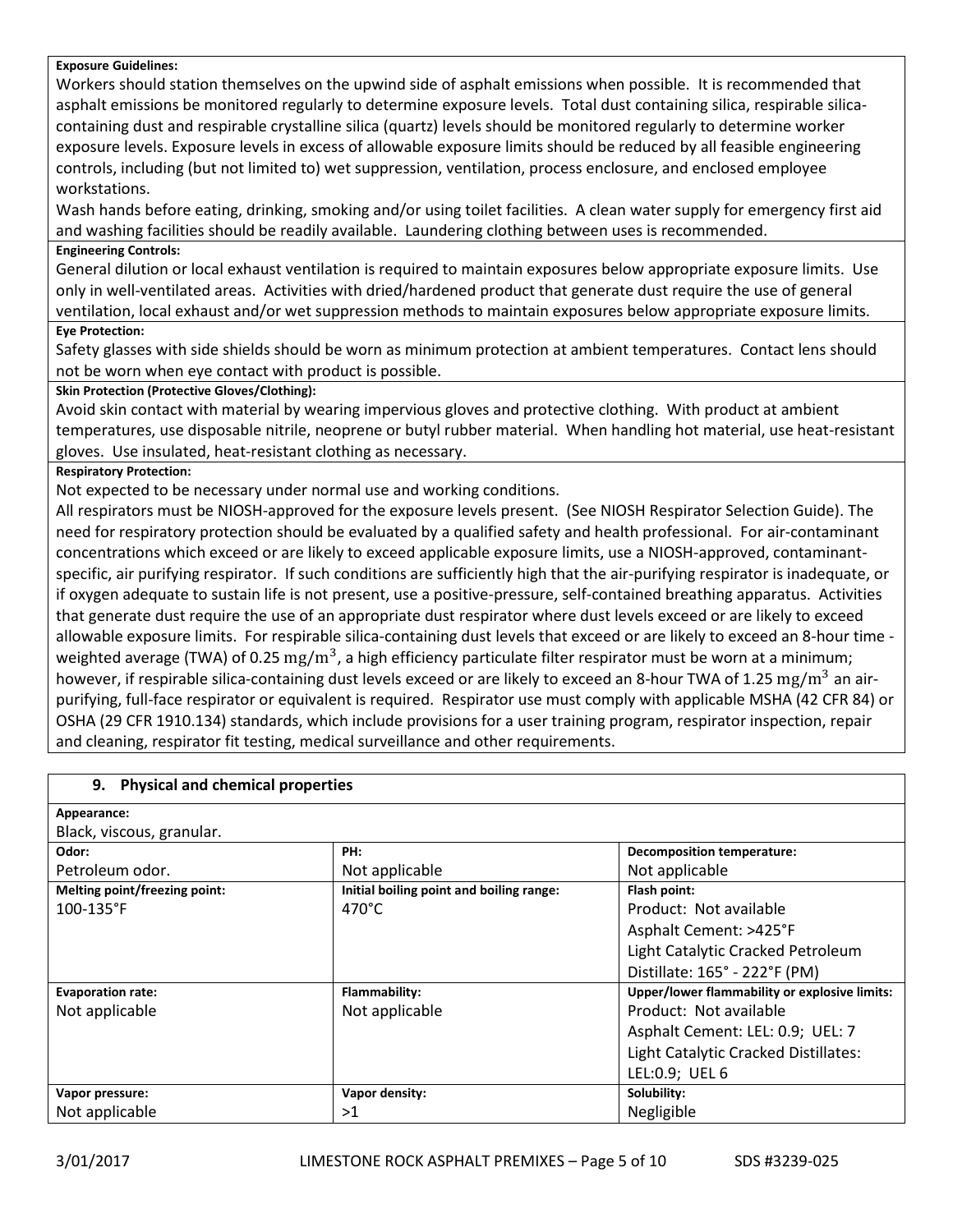| Partition coefficient: n-octanol/water. | <b>Autoignition temperature:</b> | Specific Gravity (H <sub>2</sub> O = 1): |
|-----------------------------------------|----------------------------------|------------------------------------------|
| Not applicable                          | Not applicable                   | $2.0 - 2.5$                              |

#### **10. Stability and reactivity**

**Reactivity:**

Not reactive under normal use. Contact with fluorine may cause burning or explosion. Adding water to hot asphalt presents an explosion hazard.

**Chemical stability:**

Stable under normal temperatures and pressures.

**Possibility of hazardous reactions:**

None under normal use. Keep away from direct flame/ignition sources.

**Conditions to avoid (e.g., static discharge, shock or vibration):**

Keep away from direct flame/ignition sources. Contact with incompatible materials should be avoided (see below). See Sections 5, 6 and 7 for additional information.

#### **Incompatible materials:**

Strong oxidizers may react with hydrocarbons. Contact with fluorine may cause burning or explosion. Adding water to hot asphalt presents an explosion hazard.

Silica ignites on contact with fluorine and is incompatible with acids, aluminum, ammonium salts and magnesium. Silica reacts violently with powerful oxidizing agents such as fluorine, boron trifluoride, chlorine trifluoride, manganese trifluoride, and oxygen difluoride yielding possible fire and/or explosions. Silica dissolves readily in hydrofluoric acid producing a corrosive gas – silicon tetrafluoride.

#### **Hazardous decomposition products:**

Carbon monoxide and other compounds (such as amines, ammonia, nitrogen dioxide, sulfur dioxide, ozone, hydrogen sulfide, and various hydrocarbons) may be released by thermal decomposition. Hazardous vapors can collect in enclosed vessels or areas if not properly ventilated. If hydrogen sulfide is present, the flammable limits range from 4.3 to 45.5% by volume and its presence may promote the formation of pyrophoric (spontaneously igniting) iron compounds (See 29 CFR 1910.146). Respirable crystalline silica-containing dust may be generated. When heated, quartz is slowly transformed into tridymite (above 860°C/1580°F) and cristobalite (above 1470°C/2678°F). Both tridymite and cristobalite are other forms of crystalline silica and are considered more fibrogenic to the lungs than quartz.

#### **11. Toxicological information**

**Primary Routes of Exposure:**

Inhalation and contact with the eyes and skin.

**Symptoms related to the physical, chemical, toxicological characteristics Inhalation:**

Dusts may irritate the nose, throat and respiratory tract by mechanical abrasion. Coughing sneezing and shortness of breath may occur. Symptoms of silicosis may include (but are not limited to) shortness of breath, difficulty breathing with or without exertion; coughing; diminished work capacity; diminished chest expansion; reduction of lung volume; right heart enlargement and/or failure. Persons with silicosis have an increased risk of pulmonary tuberculosis infection. Contains or may release hydrogen sulfide (H<sub>2</sub>S) gas when heated. Exposure to H<sub>2</sub>S concentrations above the permissible exposure limit causes irritation of the mucous membranes, headache, dizziness, vomiting, coughing, nasal discharge and pulmonary edema. At levels between 500 and 700 ppm, respiratory paralysis, loss of consciousness and possibly death can occur within 30 to 60 minutes. Exposure to higher concentrations can result in immediate death. Repeated exposure to low levels may also cause eye effects including conjunctivitis and corneal injury. There is no evidence that H<sub>2</sub>S will accumulate in the body tissue after repeated overexposure.

Fumes, mists or vapors may cause respiratory irritation. Contains or may release hydrogen sulfide gas ( $H_2S$ ), which may accumulate in confined spaces.  $H_2S$  fumes and vapors may be harmful or fatal if inhaled. Avoid inhalation of dust generated from mechanical handling of hardened/dried material. Breathing silica containing dust for prolonged periods in the workplace can cause lung damage and lung disease called silicosis. Several scientific organizations have classified crystalline silica as causing lung cancer in humans. Silicosis and lung cancer can result in permanent injury or death.

#### **Eye Contact:**

Dust particles can scratch the eye causing tearing, redness, a stinging or burning feeling, or swelling of the eyes with blurred vision.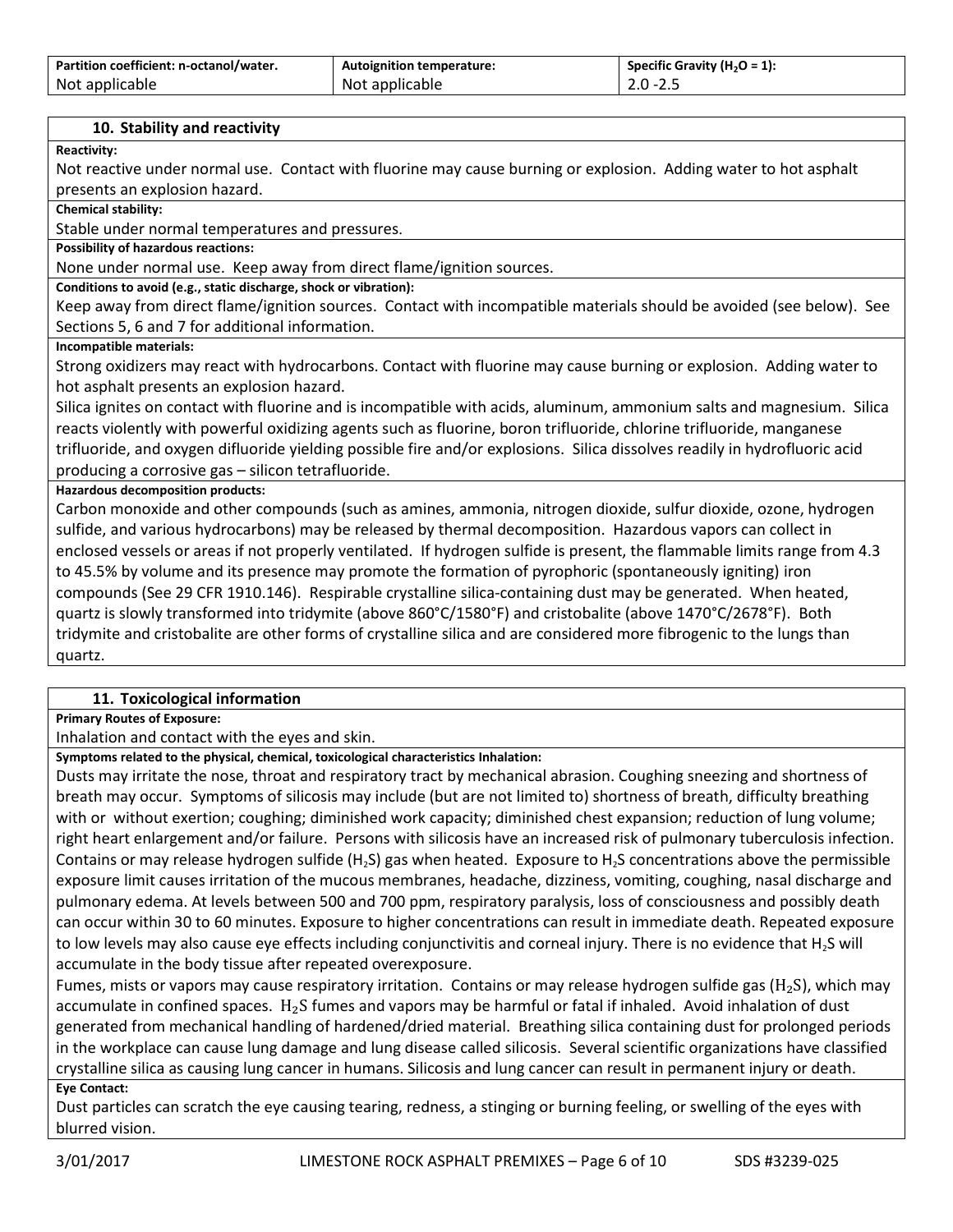Direct contact with hot material can cause severe thermal burns. Hardened material may scratch the eye causing tearing, redness and a stinging sensation. Fumes, vapors or mists may be irritating.

## **Skin Contact:**

Dust particles can scratch and irritate the skin with redness, an itching or burning feeling, swelling of the skin, and/or rash. Repeated or prolonged exposure may result in absorption of component petroleum distillates.

## **Ingestion:**

Asphalt has a low toxicity when ingested; however, chewing and swallowing asphalt may cause gastrointestinal effects. Gastric masses (Bezoars) and stomach (pyloric) obstructions have been reported in individuals who have chewed and swallowed asphalt. Aspiration of product into lungs may occur when vomiting, and may result in pulmonary edema and/or chemical pneumonia.

## **Medical Conditions Aggravated by Exposure:**

Pre-existing medical conditions that may be aggravated by exposure include disorders of the eye, skin and/or lung (including asthma and/or other breathing disorders).

## **Delayed and immediate effects and also chronic effects from short- and long-term exposure:**

Prolonged and repeated exposure to asphalt may cause skin disorders such as dermatitis, folliculitis, and acne-like lesions, or more rarely, pigmentation of the skin. Chronic inhalation of high concentrations of asphalt emissions may cause chronic bronchitis and pneumonitis (inflammation of the lungs). In mice, there was damage to the lungs, including bronchitis, pneumonitis, and abscess formation. Guinea pigs and rats showed pneumonitis, peribronchial adenomatosis, and some squamous cell metaplasia.

This material contains heavy vacuum distillates/aromatic extract oils. Repeated dermal application of these oils to experimental animals has been reported to cause skin disorders, effects on the adrenals, bone marrow, liver, lymph nodes, kidney, stomach and thymus liver, thymus and blood forming organs, as well as fetal death and birth defects. Repeated exposure to low levels of  $H_2S$  may cause eye effects including conjunctivitis and corneal injury. There is no evidence that  $H_2S$  will accumulate in the body tissue.

Contains or may release hydrogen sulfide  $H_2S$  gas. Exposure to H2S concentrations above the permissible exposure limit causes irritation of the mucous membranes, headache, dizziness, vomiting, coughing, nasal discharge and pulmonary edema. At levels between 500 and 700 ppm, respiratory paralysis, loss of consciousness and possible death can occur within 30 to 60 minutes. Exposure to higher concentrations can result in immediate death. Repeated exposure to low levels may also cause eye effects including conjunctivitis and corneal injury. There is no evidence that  $H_2S$  will accumulate in the body tissue after repeated overexposure.

## **The following information applies to the dried product if it is subjected to mechanical forces (such as demolition or asphalt recycling work), which may generate crystalline silica-containing dust particles:**

Prolonged and repeated overexposure to high levels of respirable crystalline silica-containing dust may cause a chronic form of silicosis, an incurable lung disease that may result in permanent lung damage or death. Chronic silicosis generally occurs after 10 years or more of overexposure; a more accelerated type of silicosis may occur between 5 and 10 years of higher levels of prolonged and repeated overexposure. In early stages of silicosis, not all individuals will exhibit symptoms (signs) of the disease. However, silicosis can be progressive, and symptoms can appear at any time, even years after exposure has ceased.

Repeated overexposures to very high levels of respirable crystalline silica for periods as short as six months may cause acute silicosis. Acute silicosis is a rapidly progressive, incurable lung disease that is typically fatal. Symptoms include (but are not limited to): shortness of breath, cough, fever, weight loss, and chest pain.

Respirable dust containing newly broken crystalline silica particles has been shown to be more hazardous to animals in laboratory tests than respirable dust containing older crystalline silica particles of similar size. Respirable crystalline silica particles which had aged for sixty days or more showed less lung injury in animals than equal exposures to respirable dust containing newly broken particles of respirable crystalline silica.

There are reports in the literature suggesting that excessive respirable crystalline silica exposure may be associated with autoimmune disorders and other adverse health effects involving the kidney. In particular, the incidence of scleroderma (thickening of the skin caused by swelling and thickening of fibrous tissue) appears to be higher in silicotic individuals. To date, the evidence does not conclusively determine a causal relationship between silica exposure and these adverse health effects.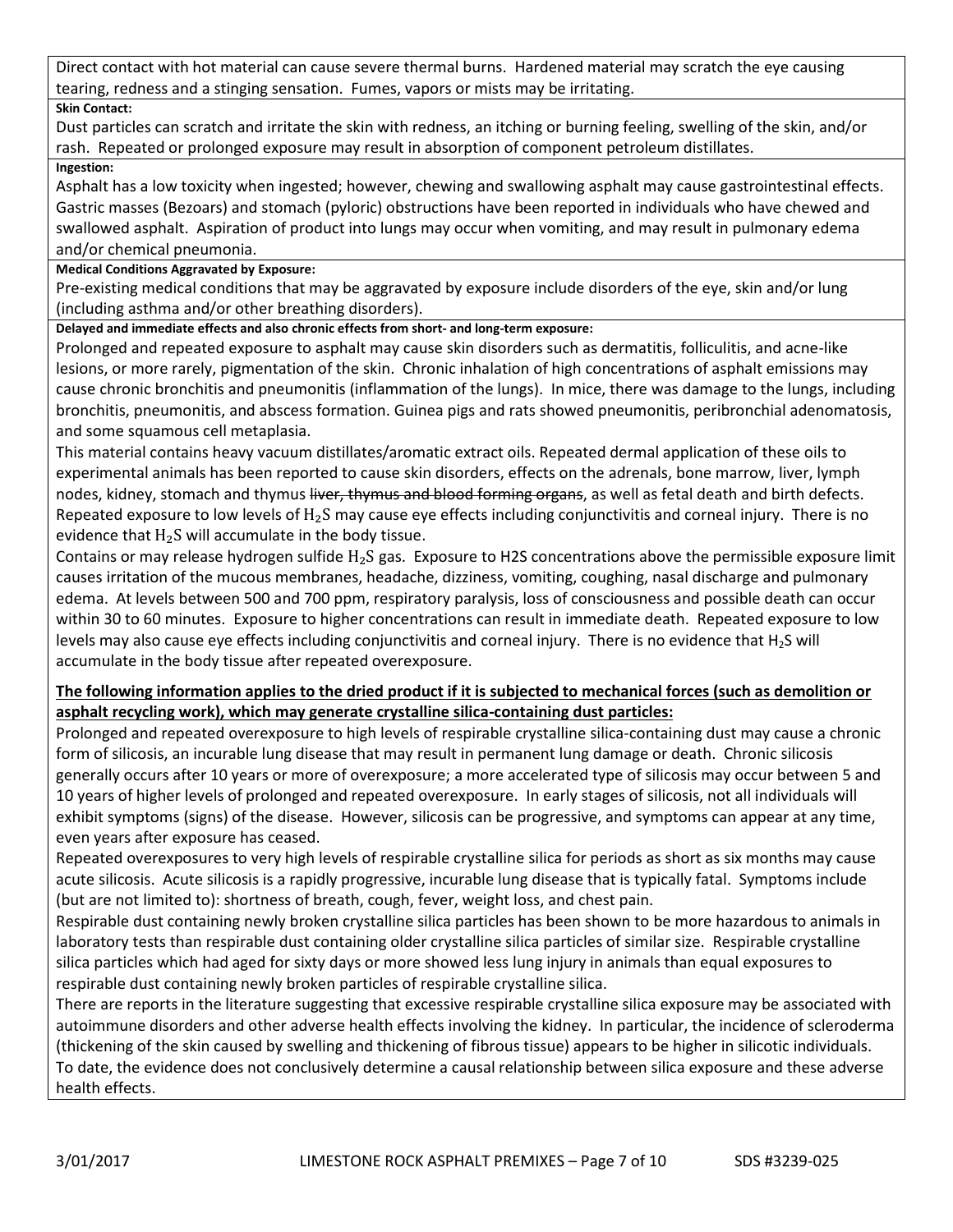#### **Carcinogenicity:**

Skin application of asphalt fume condensate fractions caused skin tumors in laboratory mice. When asphalt was dissolved or mixed with a solvent prior to exposing laboratory animals, the carcinogenicity results were weakly positive. The causal agent is thought to be 4 to 6 ring polycyclic aromatic compounds (PAH). Trace amounts of these materials may be present in asphalts and can be generated upon excessive heating. Some PAHs have been identified as causing carcinogenic and reproductive effects. Currently, epidemiological evidence does not support a link between asphalt exposure and human skin cancer.

Repeated breathing of asphalt emissions has not resulted in a carcinogenic response in laboratory animal testing. Although epidemiological studies on asphalt workers have suggested a possible link between asphalt fumes and certain types of cancer, confounding factors such as smoking and concomitant exposure to other agents in the workplace may have influenced the results of these studies. Asphalt is not listed as a carcinogen by the National Toxicology Program (NTP) or the Occupational Safety and Health Administration (OSHA).

IARC states that there is sufficient evidence that extracts (asphalts dissolved in hydrocarbon solvents) are carcinogenic to laboratory animals and recently the agency determined that occupational exposures to oxidized asphalt and their emissions during roofing applications are "probably carcinogenic to humans" (Group 2A). They also determined that occupational exposures to hard asphalts and their emissions during mastic asphalt work and occupational exposures to straight – run asphalts and their emissions during paving operations are "possibly carcinogenic to humans" (Group 2B). This material contains heavy vacuum distillates/aromatic extract oils. IARC has determined that there is sufficient evidence in experimental animals for their carcinogenicity, and has classified these oils as Group 1, or human carcinogens.

The following information applies to the dried product if it is subjected to mechanical forces (such as demolition or asphalt recycling work), which may generate crystalline silica-containing dust particles:

Epidemiology studies on the association between respirable crystalline silica exposure and lung cancer have had both positive and negative results. There is some speculation that the source, type, and level of exposure of respirable crystalline silica may play a role. Studies of persons with silicosis indicate an increased risk of developing lung cancer, a risk that increases with the level and duration of exposure. It is not clear whether lung cancer develops in non-silicotic patients. Several studies of silicotics do not account for lung cancer confounders, especially smoking, which have been shown to increase the risk of developing lung disorders, including emphysema and lung cancer.

In October 1996, an IARC Working Group designated respirable crystalline silica as carcinogenic (Group 1). In 2012, an IARC Working Group re-affirmed that inhalation of crystalline silica was a known human carcinogen. The NTP's Report on Carcinogens, 9th edition, lists respirable crystalline silica as a "known human carcinogen." In the year 2000, the American Conference of Governmental Industrial Hygienists (ACGIH) listed respirable crystalline silica (quartz) as a suspected human carcinogen (A-2). These classifications are based on sufficient evidence of carcinogenicity in certain experimental animals and on selected epidemiological studies of workers exposed to respirable crystalline silica.

## **Additional information on toxicological-effects:**

**Acute toxicity:** Not classified.

No specific data on product. Based on components, not expected to be classified for acute toxicity.

#### Asphalt:

Asphalt Oral, rat: LD50>5-5000 mg/kg Acute Dermal, rat: LD 50>2000 mg/kg

**Skin corrosion/irritation:** Not classified

**Serious eye damage/eye irritation:** Not classified

**Respiratory sensitization:** Not classified

**Skin sensitization:** May cause photosensitization (contact), but not classified as a skin sensitizer.

**Germ cell Mutagenicity:** Not classified

**Carcinogenicity:** May cause cancer (Inhalation).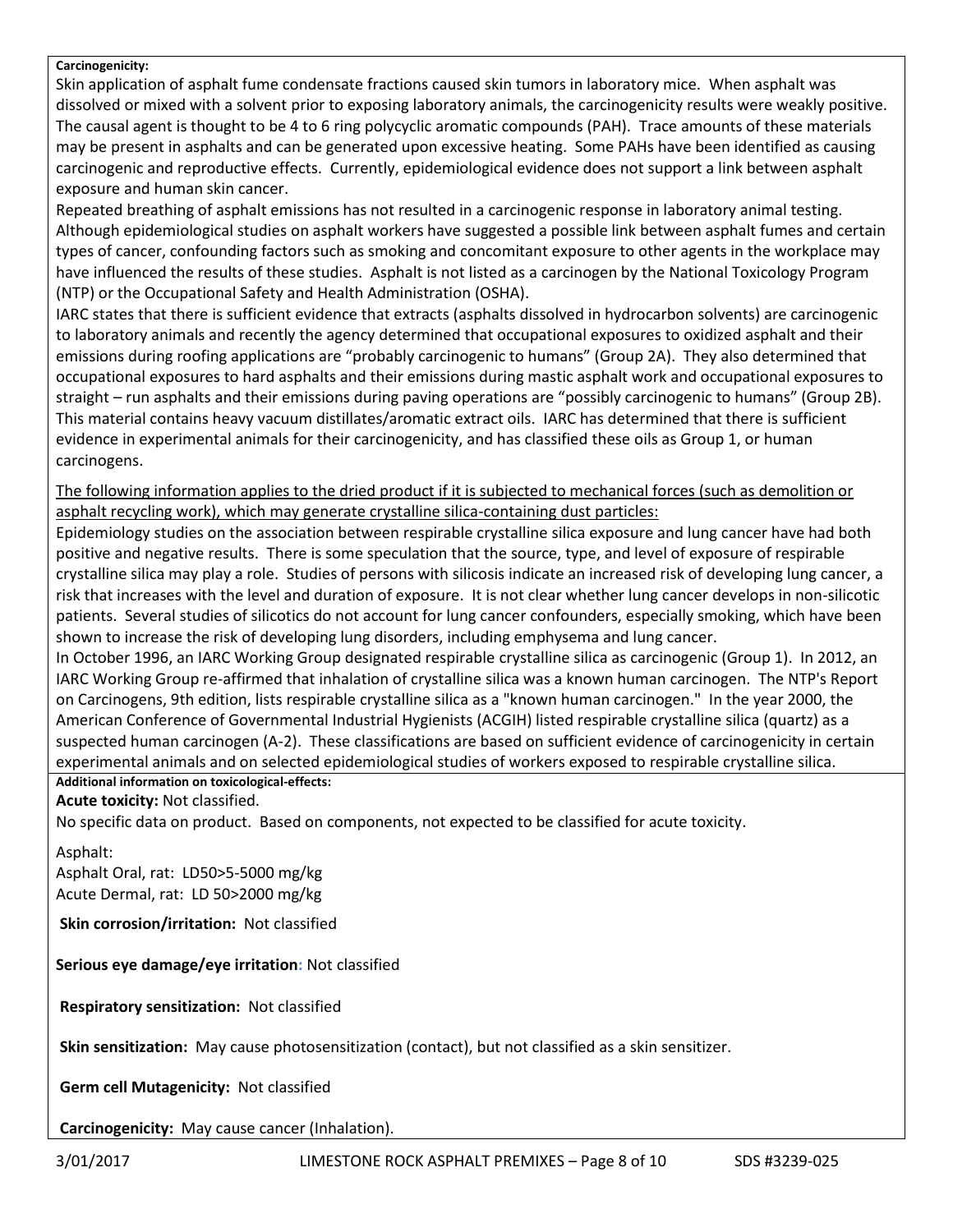**Reproductive toxicity:** Suspected of damaging the unborn child.

**Specific target organ toxicity - single exposure:** Not classified

**Specific target organ- toxicity – repeated exposure:** Causes damage to organs (lungs, respiratory system, adrenals, bone marrow, liver, lymph nodes, kidney, stomach and thymus) through prolonged or repeated exposure (inhalation)

**Aspiration toxicity:** Not classified (not applicable- solid material)

### **12. Ecological information**

**Ecotoxicity (aquatic and terrestrial, where available):**

No specific data on this product. The asphalt component may cause damage to aquatic organisms. Large spills may cause damage to aquatic organisms through fouling of the shoreline.

**Persistence and degradability:**

Expected to be resistant to biodegradation.

**Bioaccumulative potential.**

Significant migration into the environment and bioaccumulation are unlikely.

**Mobility in soil.**

Not determined.

**Other adverse effects.**

Not determined.

## **13. Disposal considerations**

**Safe handling and disposal of waste:**

Place contaminated materials in appropriate containers and dispose of in a manner consistent with applicable federal, state, and local regulations. Prevent from entering drainage, sewer systems, and unintended bodies of water. It is the responsibility of the user to determine, at the time of disposal, whether product meets criteria for hazardous waste. Product uses, transformations, mixture and processes, may render the resulting material hazardous.

## **14. Transport information**

| <b>UN Number:</b>               |
|---------------------------------|
| Not regulated.                  |
| <b>UN Proper shipping name:</b> |
| Not regulated.                  |
| <b>Transport Hazard class:</b>  |
| Not applicable.                 |
| Packing group, if applicable:   |
| Not applicable.                 |
| Marine pollutant (Yes/No):      |
| Not applicable.                 |

#### **15. Regulatory information**

**Toxic Substances Control Act (TSCA):**

The components in this product are listed on the TSCA Inventory or are exempt.

**Comprehensive Environmental Response, Compensation and Liability Act (CERCLA):**

Releases of this material to water may be reportable to the National Response Center under the Comprehensive Environmental Response, Compensation, and Liability Act (CERCLA) or to state and local emergency planning committees under the Superfund Amendments and Reauthorization Act. (See Section 6)

**Superfund Amendments and Reauthorization Act of 1986 (SARA), Title III:**

Section 302 extremely hazardous substances:

None

Section 311/312 hazard categories: